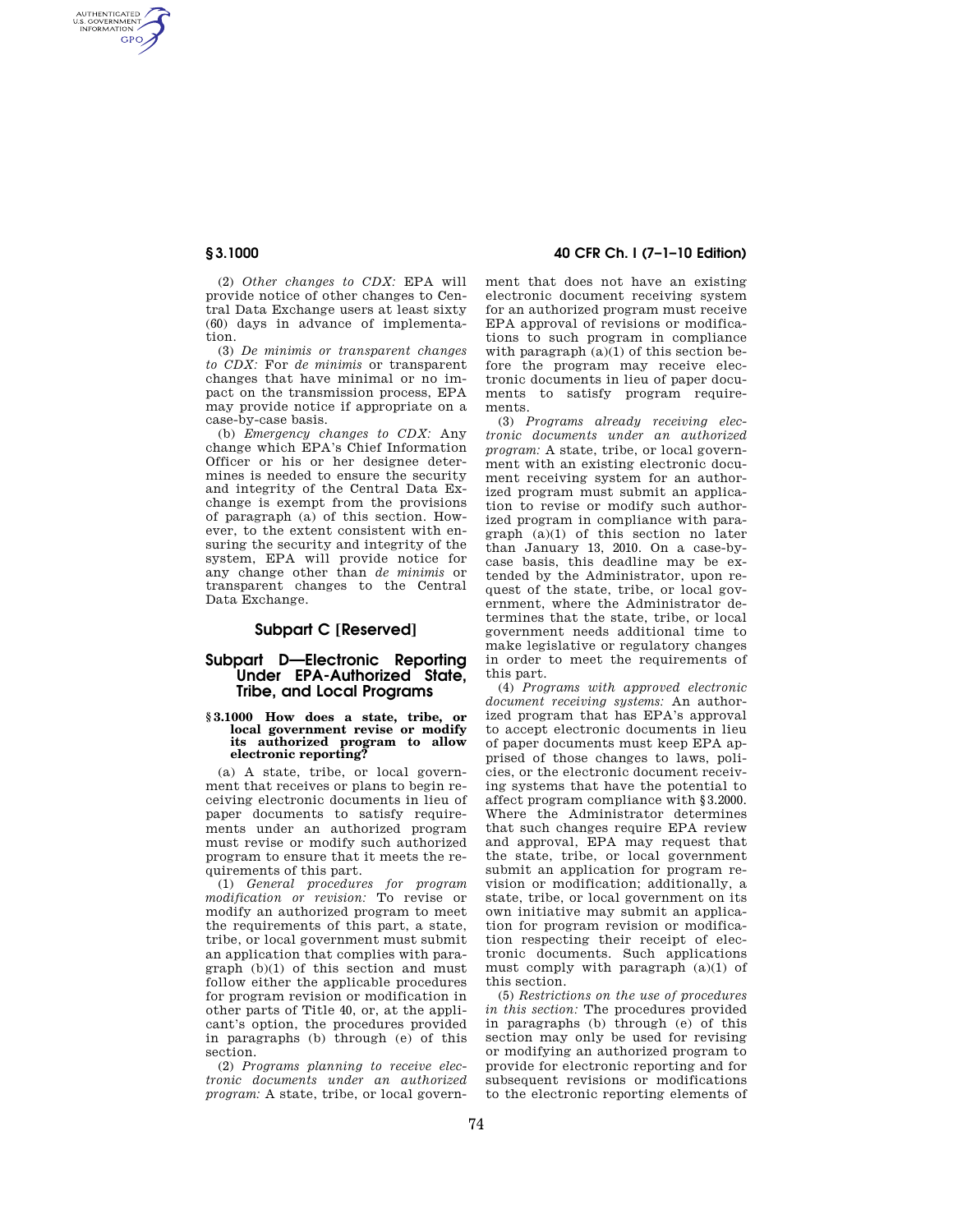#### **Environmental Protection Agency § 3.1000**

an authorized program as provided under paragraph (a)(4) of this section.

(b)(1) To obtain EPA approval of program revisions or modifications using procedures provided under this section, a state, tribe, or local government must submit an application to the Administrator that includes the following elements:

(i) A certification that the state, tribe, or local government has sufficient legal authority provided by lawfully enacted or promulgated statutes or regulations that are in full force and effect on the date of the certification to implement the electronic reporting component of its authorized programs covered by the application in conformance with §3.2000 and to enforce the affected programs using electronic documents collected under these programs, together with copies of the relevant statutes and regulations, signed by the State Attorney General or his or her designee, or, in the case of an authorized tribe or local government program, by the chief executive or administrative official or officer of the governmental entity, or his or her designee;

(ii) A listing of all the state, tribe, or local government electronic document receiving systems to accept the electronic documents being addressed by the program revisions or modifications that are covered by the application, together with a description for each such system that specifies how the system meets the applicable requirements in §3.2000 with respect to those electronic documents;

(iii) A schedule of upgrades for the electronic document receiving systems listed under paragraph  $(b)(1)(ii)$  of this section that have the potential to affect the program's continued conformance with §3.2000; and

(iv) Other information that the Administrator may request to fully evaluate the application.

(2) A state, tribe, or local government that revises or modifies more than one authorized program for receipt of electronic documents in lieu of paper documents may submit a consolidated application under this section covering more than one authorized program, provided the consolidated application complies with paragraph  $(b)(1)$ 

of this section for each authorized program.

(3)(i) Within 75 calendar days of receiving an application for program revision or modification submitted under paragraph (b)(1) of this section, the Administrator will respond with a letter that either notifies the state, tribe, or local government that the application is complete or identifies deficiencies in the application that render the application incomplete. The state, tribe, or local government receiving a notice of deficiencies may amend the application and resubmit it. Within 30 calendar days of receiving the amended application, the Administrator will respond with a letter that either notifies the applicant that the amended application is complete or identifies remaining deficiencies that render the application incomplete.

(ii) If a state, tribe, or local government receiving notice of deficiencies under paragraph (b)(3)(i) of this section does not remedy the deficiencies and resubmit the subject application within a reasonable period of time, the Administrator may act on the incomplete application under paragraph (c) of this section.

(c)(1) The Administrator will act on an application by approving or denying the state's, tribe's or local government's request for program revision or modification.

(2) Where a consolidated application submitted under paragraph (b)(2) of this section addresses revisions or modifications to more than one authorized program, the Administrator may approve or deny the request for revision or modification of each authorized program in the application separately; the Administrator need not take the same action with respect to the requested revisions or modifications for each such program.

(3) When an application under paragraph (b) of this section requests revision or modification of an authorized public water system program under part 142 of this title, the Administrator will, in accordance with the procedures in paragraph (f) of this section, provide an opportunity for a public hearing before a final determination pursuant to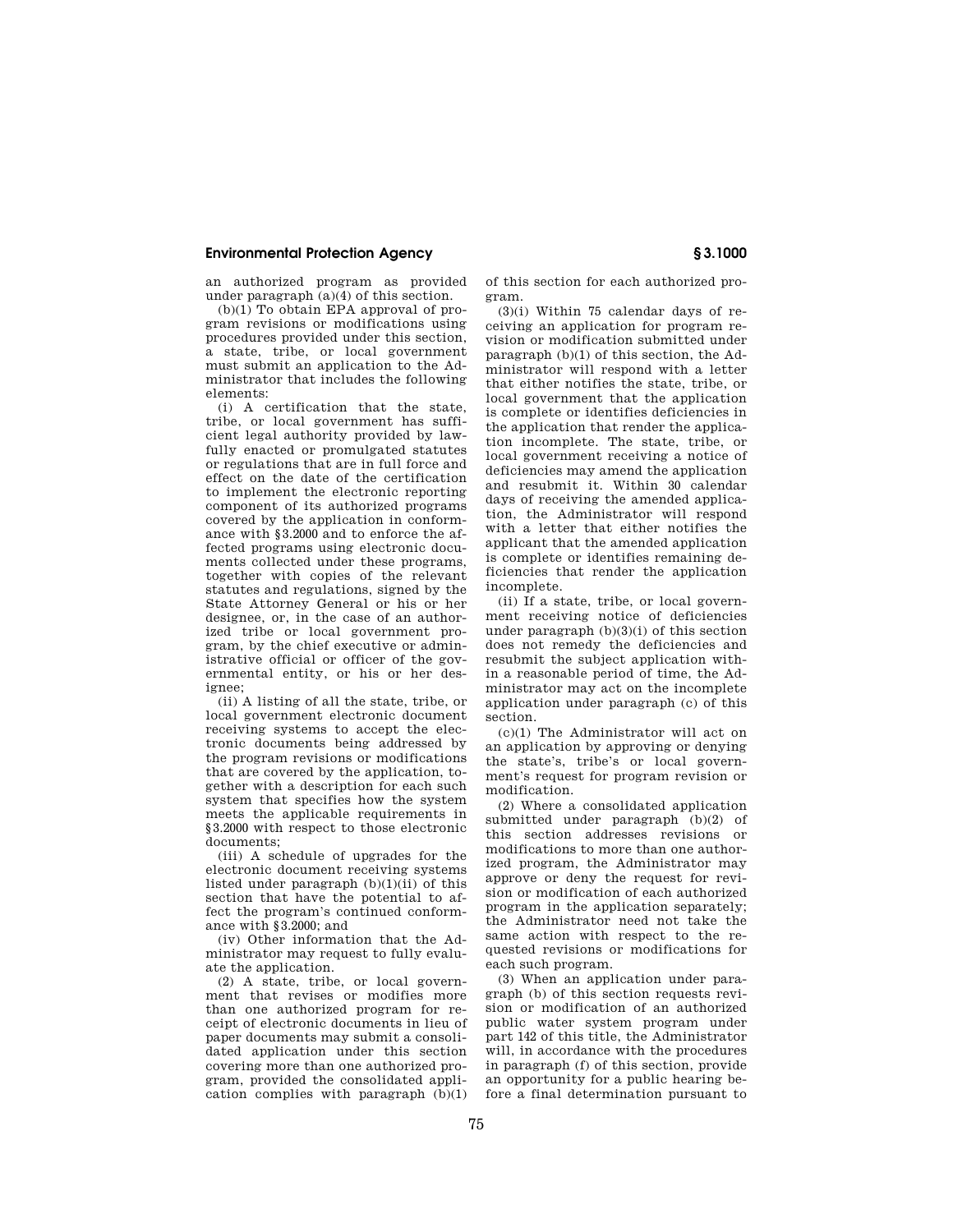paragraph (c)(1) of this section with respect to that component of the application.

(4) Except as provided under paragraph  $(c)(4)(i)$  and  $(ii)$  of this section, if the Administrator does not take any action under paragraph (c)(1) of this section on a specific request for revision or modification of a specific authorized program addressed by an application submitted under paragraph (b) of this section within 180 calendar days of notifying the state, tribe, or local government under paragraph (b)(3) of this section that the application is complete, the specific request for program revision or modification for the specific authorized program is considered automatically approved by EPA at the end of the 180 calendar days unless the review period is extended at the request of the state, tribe, or local government submitting the application.

(i) Where an opportunity for public hearing is required under paragraph (c)(3) of this section, the Administrator's action on the requested revision or modification will be in accordance with paragraph (f) of this section.

(ii) Where a requested revision or modification addressed by an application submitted under paragraph (b) of this section is to an authorized program with an existing electronic document receiving system, and where notification under paragraph  $(b)(3)$  of this section that the application is complete is executed after October 13, 2007, if the Administrator does not take any action under paragraph (c)(1) of this section on the specific request for revision or modification within 360 calendar days of such notification, the specific request is considered automatically approved by EPA at the end of the 360 calendar days unless the review period is extended at the request of the state, tribe, or local government submitting the application.

(d) Except where an opportunity for public hearing is required under paragraph (c)(3) of this section, EPA's approval of a program revision or modification under this section will be effective upon publication of a notice of EPA's approval of the program revision or modification in the FEDERAL REG-ISTER. EPA will publish such a notice

**§ 3.1000 40 CFR Ch. I (7–1–10 Edition)** 

promptly after approving a program revision or modification under paragraph  $(c)(1)$  of this section or after an EPA approval occurs automatically under paragraph (c)(4) of this section.

(e) If a state, tribe, or local government submits material to amend its application under paragraph (b)(1) of this section after the date that the Administrator sends notification under paragraph (b)(3)(i) of this section that the application is complete, this new submission will constitute withdrawal of the pending application and submission of a new, amended application for program revision or modification under paragraph (b)(1) of this section, and the 180-day time period in paragraph (c)(4) of this section or the 360-day time period in paragraph  $(c)(4)(ii)$  of this section will begin again only when the Administrator makes a new determination and notifies the state, tribe, or local government under paragraph  $(b)(3)(i)$  of this section that the amended application is complete.

(f) For an application under this section that requests revision or modification of an authorized public water system program under part 142 of this chapter:

(1) The Administrator will publish notice of the Administrator's preliminary determination under paragraph  $(c)(1)$  of this section in the FEDERAL REGISTER, stating the reasons for the determination and informing interested persons that they may request a public hearing on the Administrator's determination. Frivolous or insubstantial requests for a hearing may be denied by the Administrator;

(2) Requests for a hearing submitted under this section must be submitted to the Administrator within 30 days after publication of the notice of opportunity for hearing in the FEDERAL REGISTER. The Administrator will give notice in the FEDERAL REGISTER of any hearing to be held pursuant to a request submitted by an interested person or on the Administrator's own motion. Notice of hearing will be given not less than 15 days prior to the time scheduled for the hearing;